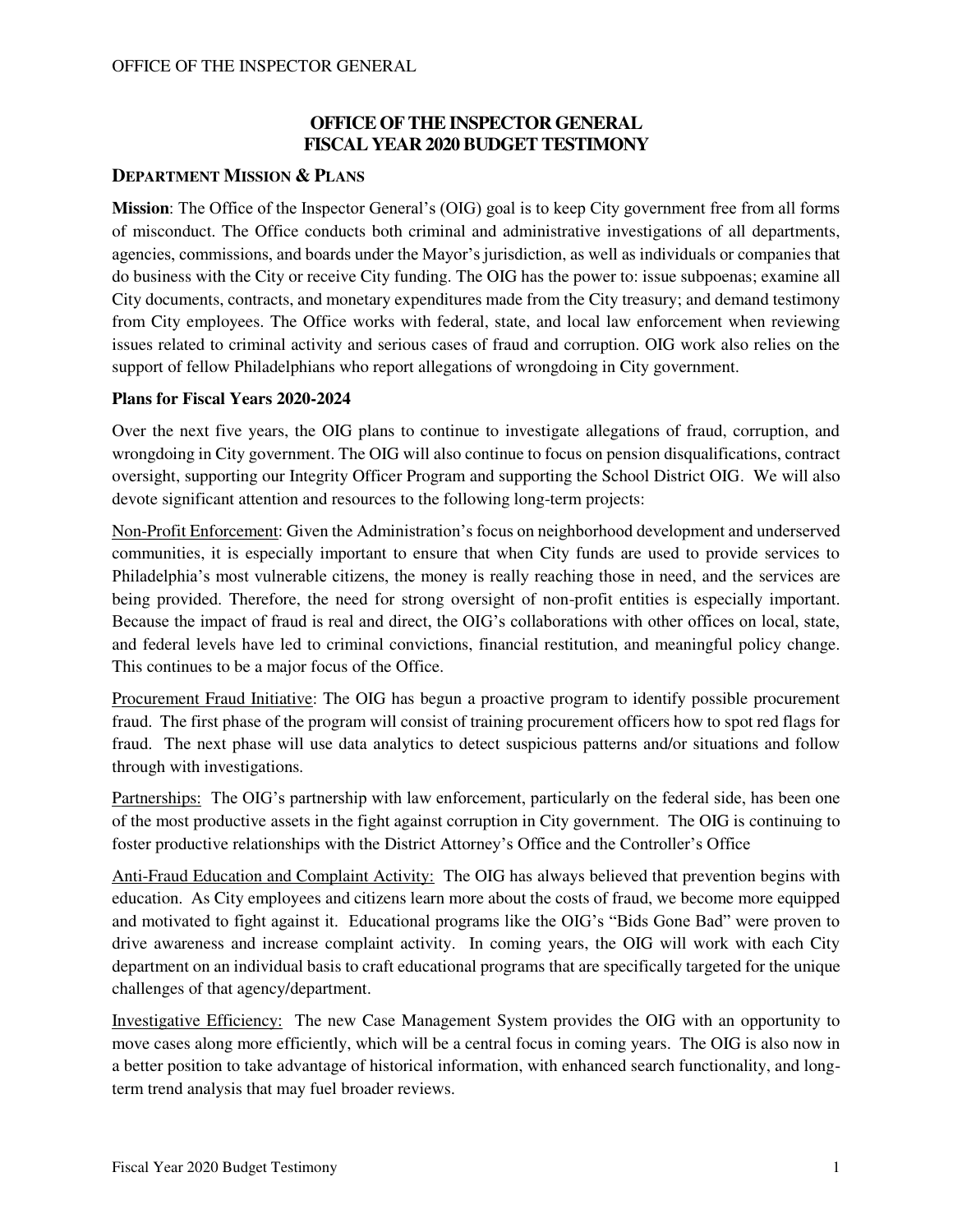#### OFFICE OF THE INSPECTOR GENERAL

Joan Markman Award for Integrity: At times, there are individuals outside the OIG who provide meaningful assistance in a significant OIG investigation. The OIG strives to recognize those individuals who go above and beyond the call of duty. Raymond Jackson, Sanitation Collection Assistant Administrator of the Streets Department, was the recipient of the Inspector General's 2019 Joan Markman Award for Integrity.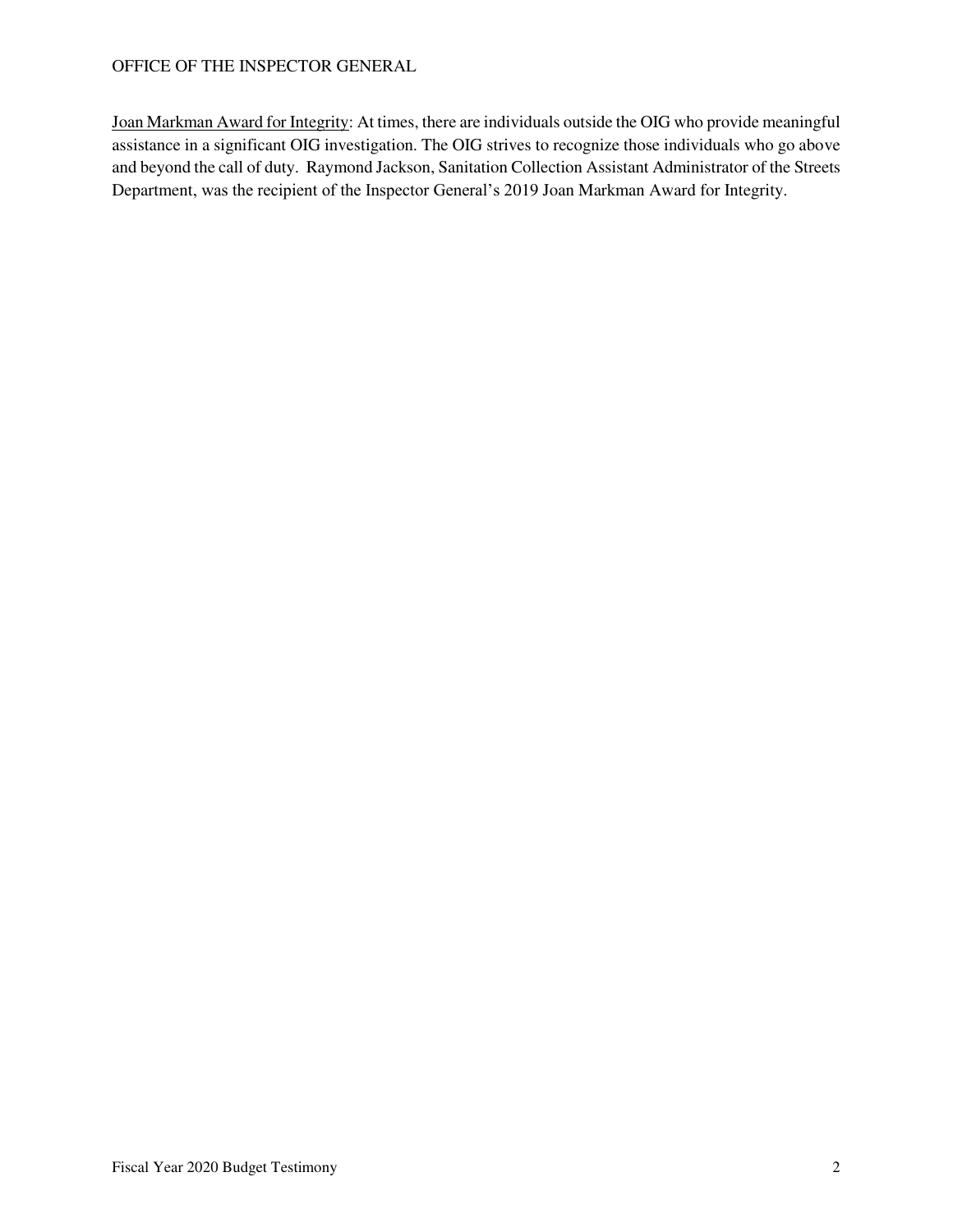## OFFICE OF THE INSPECTOR GENERAL **BUDGET SUMMARY & OTHER BUDGET DRIVERS**

| <b>Staff Demographics Summary (as of November 2018)</b> |           |          |           |                |  |  |  |  |  |  |
|---------------------------------------------------------|-----------|----------|-----------|----------------|--|--|--|--|--|--|
| White<br>Total<br>Minority<br>Female                    |           |          |           |                |  |  |  |  |  |  |
| Number of Full-Time Staff                               | 19        |          | 12        | 8              |  |  |  |  |  |  |
| Number of Exempt Staff                                  | 19        |          | 12        | 8              |  |  |  |  |  |  |
| Number of Executive Staff                               | 4         |          |           | $\overline{c}$ |  |  |  |  |  |  |
| (deputy level and above)                                |           |          |           |                |  |  |  |  |  |  |
| Average Salary, Full-Time Staff                         | \$73,645  | \$65,683 | \$67,538  | \$65,832       |  |  |  |  |  |  |
| Average Salary, Exempt Staff                            | \$73,645  | \$65,683 | \$67,538  | \$65,832       |  |  |  |  |  |  |
| Average Salary, Executive Staff                         | \$129,043 | N/A      | \$129,043 | \$150,246      |  |  |  |  |  |  |
| Median Salary, Full-Time Staff                          | \$44,500  | \$42,000 | \$44,500  | \$45,000       |  |  |  |  |  |  |
| Median Salary, Exempt Staff                             | \$44,500  | \$42,000 | \$44,500  | \$45,000       |  |  |  |  |  |  |
| Median Salary, Executive Staff                          | \$98,000  | N/A      | \$98,000  | \$150,246      |  |  |  |  |  |  |

| <b>Employment Levels (as of November 2018)</b>            |                            |                                              |  |  |  |  |  |
|-----------------------------------------------------------|----------------------------|----------------------------------------------|--|--|--|--|--|
|                                                           | <b>Budgeted</b><br>in FY19 | Filled as of<br>the Increment<br>Run (11/18) |  |  |  |  |  |
| Number of Full-Time Positions                             | 21                         | 19                                           |  |  |  |  |  |
| Number of Exempt Positions                                | 21                         | 19                                           |  |  |  |  |  |
| Number of Executive Positions (deputy<br>level and above) |                            |                                              |  |  |  |  |  |
| Average Salary of All Full-Time Positions                 | \$73,000                   | \$73,645                                     |  |  |  |  |  |
| Median Salary of All Full-Time Positions                  | \$45,000                   | \$44,500                                     |  |  |  |  |  |

| <b>General Fund Financial Summary by Class</b>  |                |                    |                |                |                |             |  |  |  |  |
|-------------------------------------------------|----------------|--------------------|----------------|----------------|----------------|-------------|--|--|--|--|
|                                                 | FY18 Original  | FY18 Actual        | FY19 Original  | FY19 Estimated | FY20 Proposed  | Difference: |  |  |  |  |
|                                                 | Appropriations | <b>Obligations</b> | Appropriations | Obligations    | Appropriations | FY20-FY19   |  |  |  |  |
| Class 100 - Employee Compensation               | \$1,444,811    | \$1,409,169        | \$1,533,111    | \$1,577,241    | \$1,577,241    | \$0         |  |  |  |  |
| Class 200 - Purchase of Services                | \$197.975      | \$72,881           | \$97,975       | \$97.975       | \$97,975       | \$0         |  |  |  |  |
| Class 300/400 - Materials, Supplies & Equipment | \$5,225        | \$5,209            | \$5,225        | \$5,225        | \$5,225        | -\$0        |  |  |  |  |
|                                                 | \$1,648,011    | \$1,487,259        | \$1,636,311    | \$1,680,441    | \$1,680,441    | \$0         |  |  |  |  |

| <b>Contracts Summary (Professional Services only)</b> |             |             |             |             |             |                           |  |  |  |
|-------------------------------------------------------|-------------|-------------|-------------|-------------|-------------|---------------------------|--|--|--|
|                                                       | <b>FY14</b> | <b>FY15</b> | <b>FY16</b> | <b>FY17</b> | <b>FY18</b> | FY19 YTD<br>$(Q1 & Q2)^1$ |  |  |  |
| Total amount of contracts                             | \$28,000    | \$14,814    | \$90,330    | \$6,774     | \$65,000    | \$65,000                  |  |  |  |
| Total amount to M/W/DSBE                              | \$1,500     | \$10,000    | \$10,000    | \$0         | \$10,000    | \$0                       |  |  |  |
| <b>Participation Rate</b>                             | $5\%$       | 68%         | $11\%$      | $0\%$       | 15%         | $0\%$                     |  |  |  |

<sup>1</sup> The OIG has just one Professional Services contract at this time, and this contract does not have any M/W/DSBE participation for FY19. As contracting opportunities arise, the *OIG works with the Office of Economic Opportunity to identify M/W/DSBE vendors wherever possible.* 

| <b>Total M/W/DSBE Contract Participation Goal (Public Works; Services,</b><br><b>Supplies &amp; Equipment: and Professional Services combined)</b> |     |     |     |  |  |  |  |  |
|----------------------------------------------------------------------------------------------------------------------------------------------------|-----|-----|-----|--|--|--|--|--|
| <b>FY19</b><br><b>FY20</b><br><b>FY18</b>                                                                                                          |     |     |     |  |  |  |  |  |
| M/W/DSBE Contract Participation Goal                                                                                                               | 30% | 30% | 30% |  |  |  |  |  |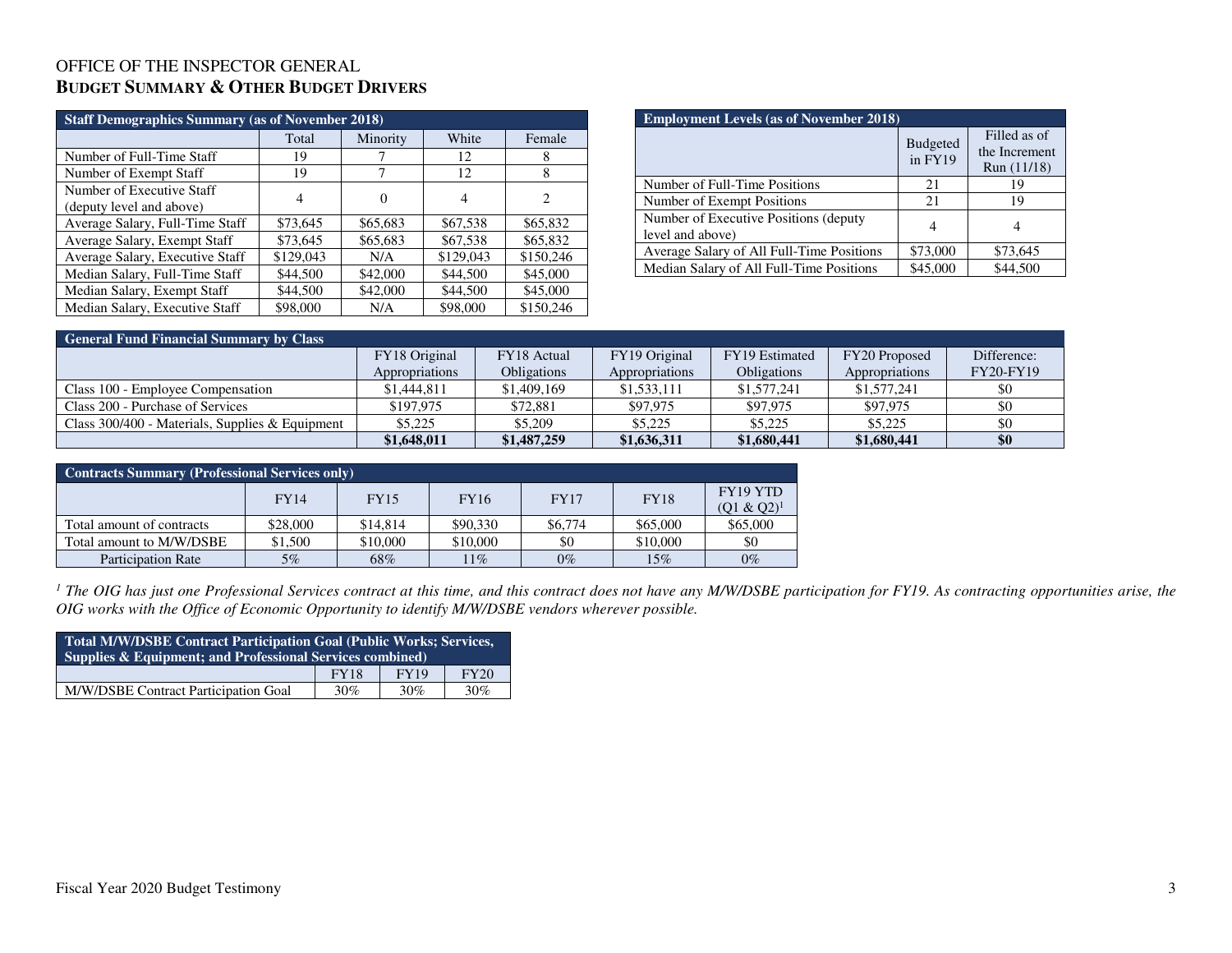### **PROPOSED BUDGET OVERVIEW**

#### **Proposed Funding Request**:

The proposed Fiscal Year 2020 General Fund budget totals \$1,680,441, level with Fiscal Year 2019 estimated obligation levels.

The proposed budget includes:

- $$1,577,241$  in Class 100, level with FY19.
- \$97,975 in Class 200, level with FY19.
- \$5,225 in Class 300/400, level with FY19.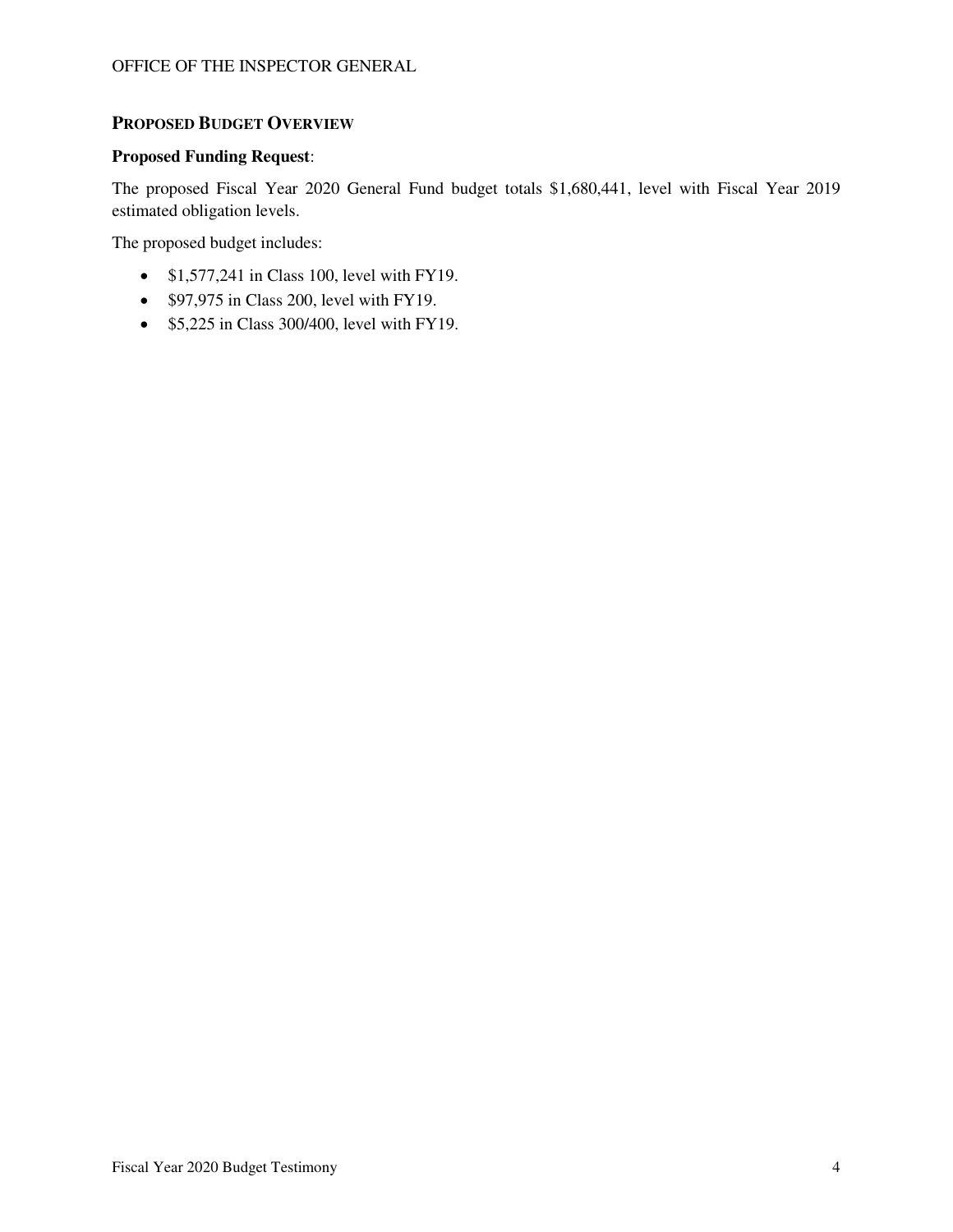#### OFFICE OF THE INSPECTOR GENERAL

# **STAFFING LEVELS**

The department is requesting 21 budgeted positions for FY20, level with FY19.

## **NEW HIRES**

| New Hires (from 7/1/2018 to 11/25/18) |                              |  |  |  |  |  |
|---------------------------------------|------------------------------|--|--|--|--|--|
|                                       | Total Number of<br>New Hires |  |  |  |  |  |
| <b>Black or African American</b>      |                              |  |  |  |  |  |
| White                                 |                              |  |  |  |  |  |
| Total                                 |                              |  |  |  |  |  |

Since December, the OIG had two new hires. One identifies as a white female and the other identifies as a white male.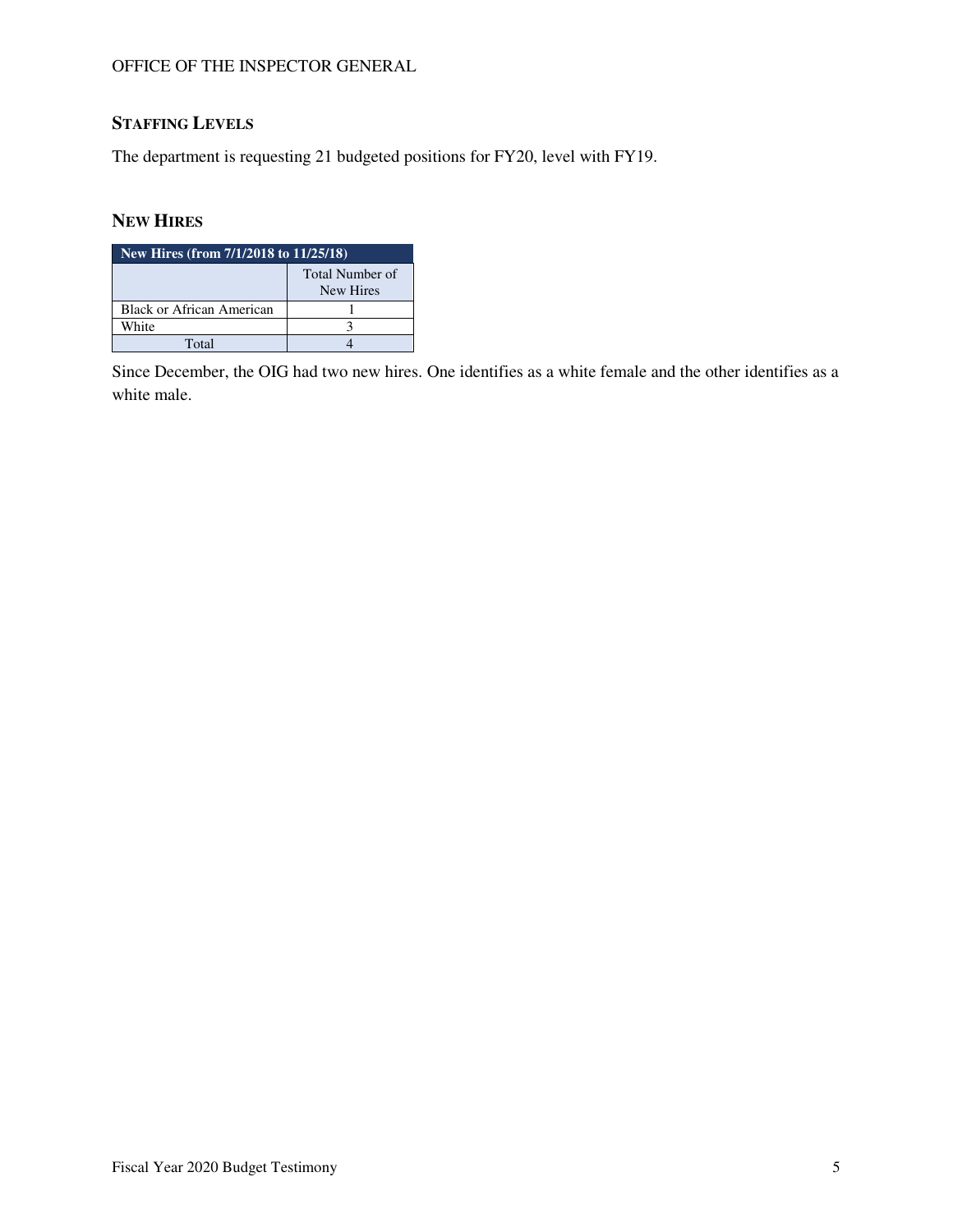#### **PERFORMANCE, CHALLENGES, AND INITIATIVES**

# **FY20 Strategic Goals**

- Expand anti-fraud training and education to increase complaint activity.
- Build relationships with external partners in furtherance of integrity in City government.
- Increase investigative efficiency and output via newly implemented case management system.
- Train and certify all staff in the best practices of the National Association of Inspectors General.

| <b>FY20 Performance Measures</b>                      |             |             |                     |              |  |  |  |  |  |
|-------------------------------------------------------|-------------|-------------|---------------------|--------------|--|--|--|--|--|
|                                                       | <b>FY18</b> | FY19 YTD    | <b>FY19</b>         | FY20         |  |  |  |  |  |
| Measure                                               | Actual      | $(Q1 + Q2)$ | Target              | Target       |  |  |  |  |  |
| Administrative Actions (number of cases) <sup>1</sup> | 27          | 14          | 30 to 50            | 30 to 50     |  |  |  |  |  |
| Criminal Actions (number of cases) <sup>2</sup>       |             |             | $10 \text{ to } 20$ | $10$ to $20$ |  |  |  |  |  |
| Pension disqualification (number of cases) $3$        | ◠           |             | N/A                 |              |  |  |  |  |  |

<sup>1</sup> Targets are based on historical outputs over the last decade. These actions include any case that resulted in administrative discipline, like a *suspension or demotion, not just those that resulted in termination.* 

*<sup>2</sup>Targets are based on historical outputs over the last decade. "Criminal actions" include all criminal enforcement activities, such as initial charging events, convictions, and sentencing.* 

*<sup>3</sup>OIG does not project targets for this measure. Case intake is dependent on factors outside of the OIG's control, including the existence of wrongdoing in the first place. These are cases that are submitted to the Law Department for pension disqualification review.*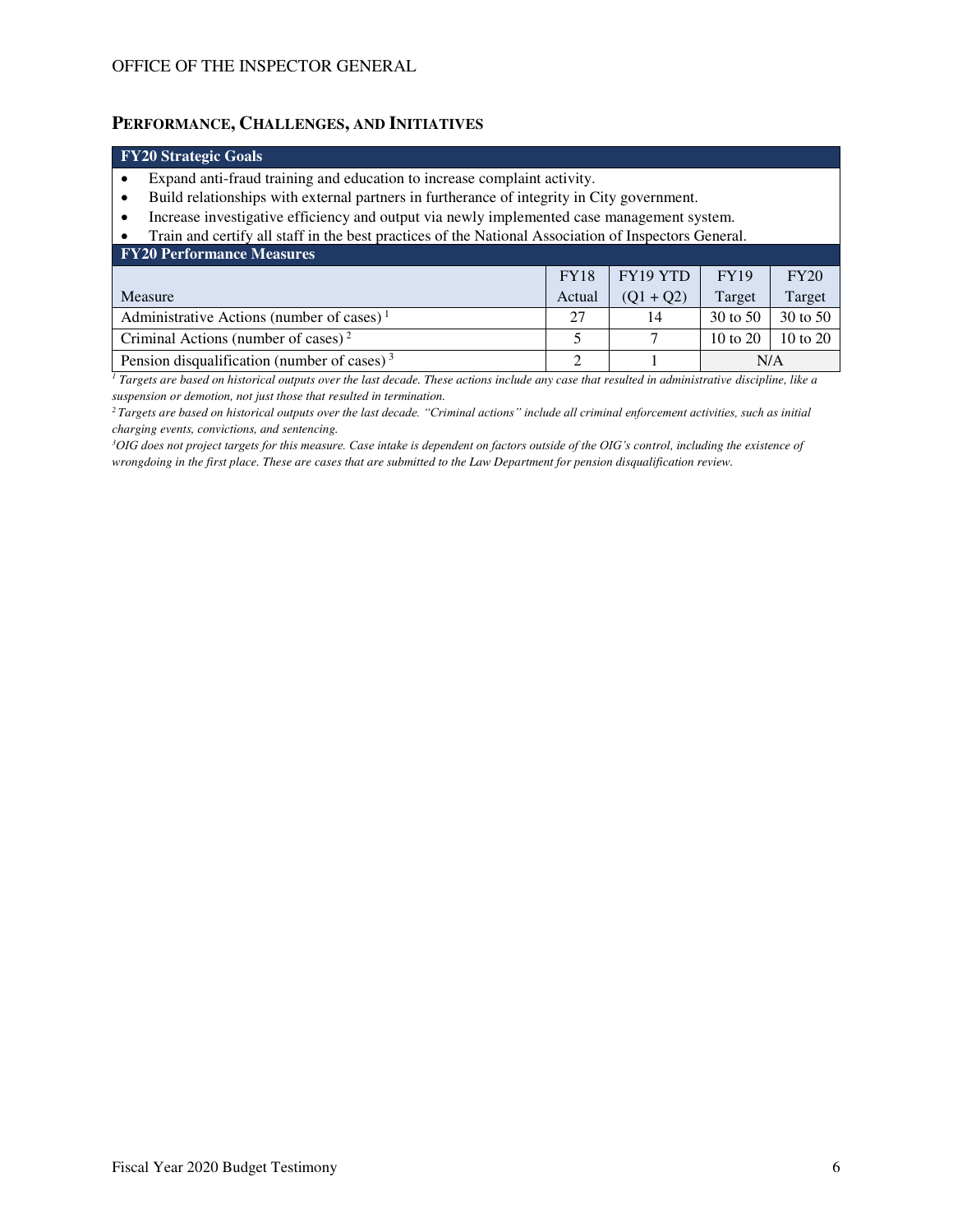# **OTHER BUDGETARY IMPACTS**

## **Federal and State (Where Applicable)**

N/A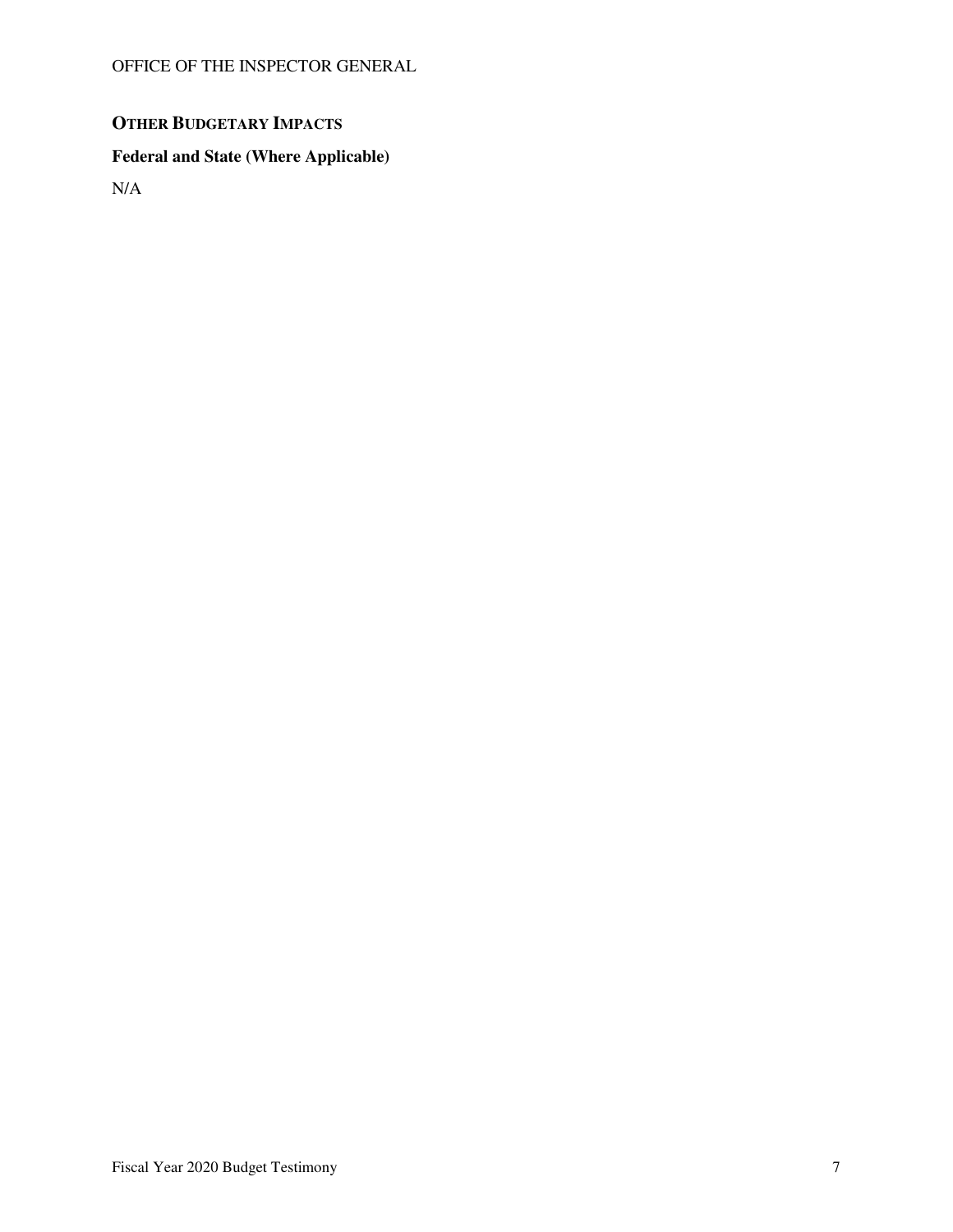## OFFICE OF THE INSPECTOR GENERAL

## **CONTRACTING EXPERIENCE**

| M/W/DSBE Participation on Large Professional Services Contracts with For-Profit Vendors |                                                       |                                    |                             |                                  |                         |                                                 |                                          |                                           |                                                   |                                                                                                                |                                                                                   |
|-----------------------------------------------------------------------------------------|-------------------------------------------------------|------------------------------------|-----------------------------|----------------------------------|-------------------------|-------------------------------------------------|------------------------------------------|-------------------------------------------|---------------------------------------------------|----------------------------------------------------------------------------------------------------------------|-----------------------------------------------------------------------------------|
| Top Largest Contracts over \$34,000 for FY19                                            |                                                       |                                    |                             |                                  |                         |                                                 |                                          |                                           |                                                   |                                                                                                                |                                                                                   |
| Vendor<br>Name                                                                          | <b>Brief</b><br>Description<br>of Service<br>Provided | Dollar<br>Amount<br>of<br>Contract | <b>RFP</b><br>Issue<br>Date | Contract<br><b>Start</b><br>Date | Ranges in<br><b>RFP</b> | $%$ of<br>M/W/DSBE<br>Participation<br>Achieved | \$ Value of<br>M/W/DSBE<br>Participation | Total $%$<br>Participation<br>- All DSBEs | Total \$<br>Value<br>Participation<br>- All DSBEs | Is This a Local<br>Business?<br>(principal place)<br>of business<br>located within<br>City limits)<br>[ves/no] | Does the<br>Vendor Have a<br>Waiver for<br>Living Wage<br>Compliance?<br>[yes/no] |
| H.J                                                                                     | Investigative                                         |                                    |                             |                                  | MBE: N/A<br>WBE: N/A    | $0\%$<br>$0\%$                                  | \$0<br>\$0                               |                                           |                                                   |                                                                                                                |                                                                                   |
| Sweeney                                                                                 | Consultant                                            | \$65,000                           | 2/17/18                     | 6/10/18                          | DSBE:<br>N/A            | $0\%$                                           | \$0                                      | $0\%$                                     | \$0                                               | Yes                                                                                                            | N <sub>0</sub>                                                                    |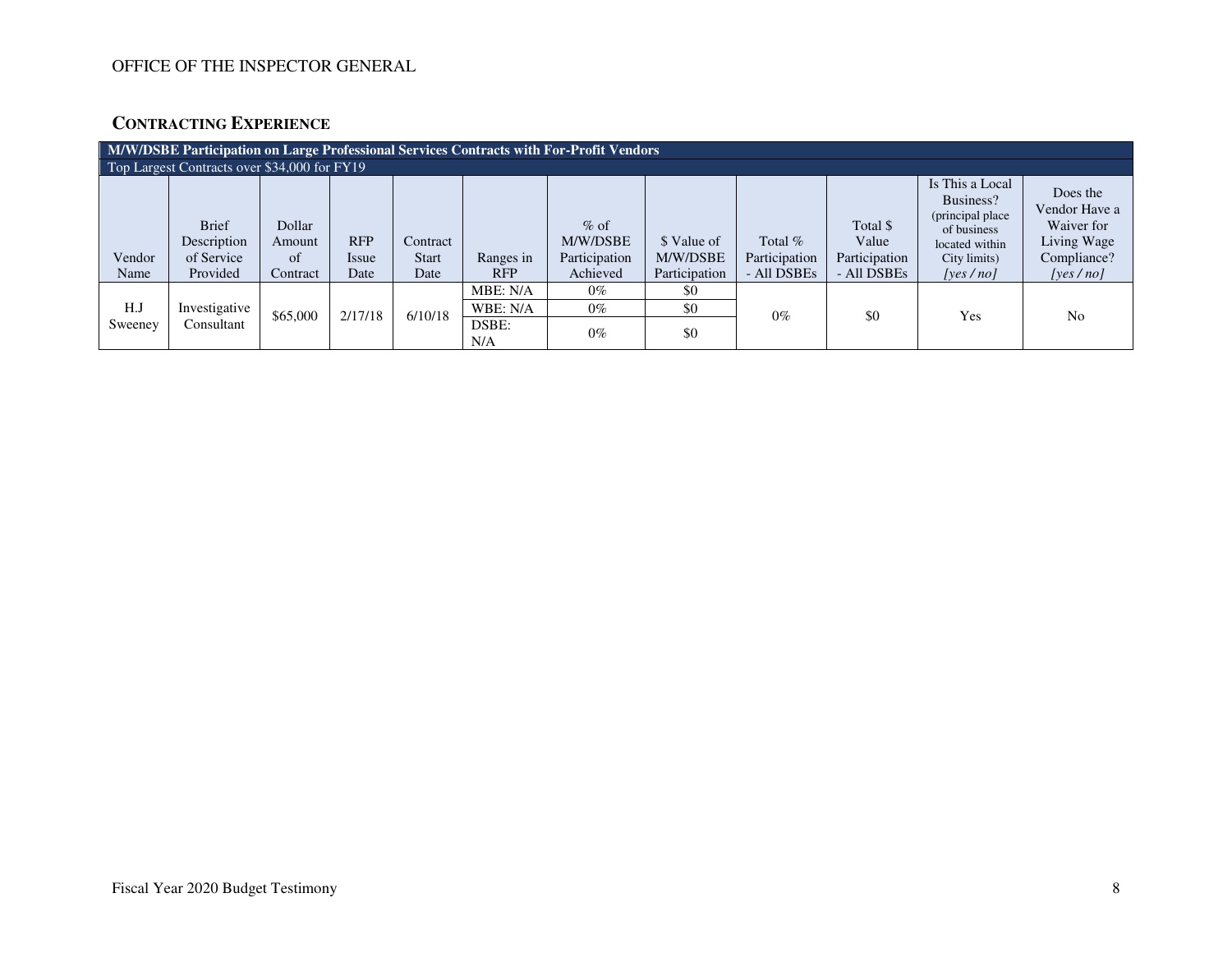# **EMPLOYEE DATA**

| <b>Staff Demographics (as of November 2018)</b> |                        |                  |                        |                  |                  |  |  |  |
|-------------------------------------------------|------------------------|------------------|------------------------|------------------|------------------|--|--|--|
|                                                 | <b>Full-Time Staff</b> |                  | <b>Executive Staff</b> |                  |                  |  |  |  |
|                                                 | Male                   | Female           |                        | Male             | Female           |  |  |  |
|                                                 | African-               | African-         |                        | African-         | African-         |  |  |  |
|                                                 | American               | American         |                        | American         | American         |  |  |  |
| Total                                           | 3                      | $\overline{2}$   | Total                  | $\theta$         | $\mathbf{0}$     |  |  |  |
| % of Total                                      | 20%                    | 13%              | % of Total             | $0\%$            | $0\%$            |  |  |  |
| Average Salary                                  | \$80,340               | \$77,250         | Average Salary         | N/A              | N/A              |  |  |  |
| Median Salary                                   | \$53,642               | \$51,500         | Median Salary          | N/A              | N/A              |  |  |  |
|                                                 | White                  | White            |                        | White            | White            |  |  |  |
| Total                                           | 6                      | 6                | Total                  | 2                | $\overline{c}$   |  |  |  |
| % of Total                                      | 54%                    | 75%              | % of Total             | 50%              | 50%              |  |  |  |
| Average Salary                                  | \$79,048               | \$85,401         | Average Salary         | \$107,841        | \$150,246        |  |  |  |
| <b>Median Salary</b>                            | \$73,968               | \$76,235         | Median Salary          | \$107,841        | \$150,246        |  |  |  |
|                                                 | Hispanic               | Hispanic         |                        | Hispanic         | Hispanic         |  |  |  |
| Total                                           | $\mathbf{0}$           | $\mathbf{0}$     | Total                  | $\mathbf{0}$     | $\mathbf{0}$     |  |  |  |
| % of Total                                      | $0\%$                  | $0\%$            | % of Total             | $0\%$            | $0\%$            |  |  |  |
| Average Salary                                  | N/A                    | N/A              | Average Salary         | N/A              | N/A              |  |  |  |
| Median Salary                                   | N/A                    | N/A              | <b>Median Salary</b>   | N/A              | N/A              |  |  |  |
| Asian                                           |                        | Asian            |                        | Asian            | Asian            |  |  |  |
| Total                                           | 2                      | $\boldsymbol{0}$ | Total                  | $\boldsymbol{0}$ | $\boldsymbol{0}$ |  |  |  |
| % of Total                                      | 13%                    | $0\%$            | % of Total             | $0\%$            | $0\%$            |  |  |  |
| Average Salary                                  | \$52,200               | N/A              | Average Salary         | N/A              | $\rm N/A$        |  |  |  |
| <b>Median Salary</b>                            | \$52,200               | N/A              | Median Salary          | N/A              | N/A              |  |  |  |
|                                                 | Other                  | Other            |                        | Other            | Other            |  |  |  |
| Total                                           | $\theta$               | $\mathbf{0}$     | Total                  | $\theta$         | $\mathbf{0}$     |  |  |  |
| % of Total                                      | $0\%$                  | $0\%$            | % of Total             | $0\%$            | $0\%$            |  |  |  |
| Average Salary                                  | $\rm N/A$              | N/A              | Average Salary         | N/A              | N/A              |  |  |  |
| Median Salary                                   | N/A                    | N/A              | Median Salary          | N/A              | N/A              |  |  |  |
|                                                 | Bilingual              | Bilingual        | Bilingual<br>Bilingual |                  |                  |  |  |  |
| Total                                           | 1                      | $\theta$         | Total                  | $\overline{0}$   | $\theta$         |  |  |  |
| % of Total                                      | 7%                     | $0\%$            | % of Total             | $0\%$            | $0\%$            |  |  |  |
| Average Salary                                  | \$41,200               | N/A              | Average Salary         | N/A              | $\rm N/A$        |  |  |  |
| Median Salary                                   | \$41,200               | N/A              | Median Salary          | N/A              | N/A              |  |  |  |
|                                                 | Male                   | Female           |                        | Male             | Female           |  |  |  |
| Total                                           | 11                     | $\,$ 8 $\,$      | Total                  | $\overline{2}$   | $\overline{c}$   |  |  |  |
| % of Total                                      | 65%                    | 35%              | % of Total             | $50\%$           | 50%              |  |  |  |
| Average Salary                                  | \$69,788               | \$76,290         | Average Salary         | \$107,841        | \$150,246        |  |  |  |
| <b>Median Salary</b>                            | \$71,000               | \$72,480         | <b>Median Salary</b>   | \$107,841        | \$150,246        |  |  |  |